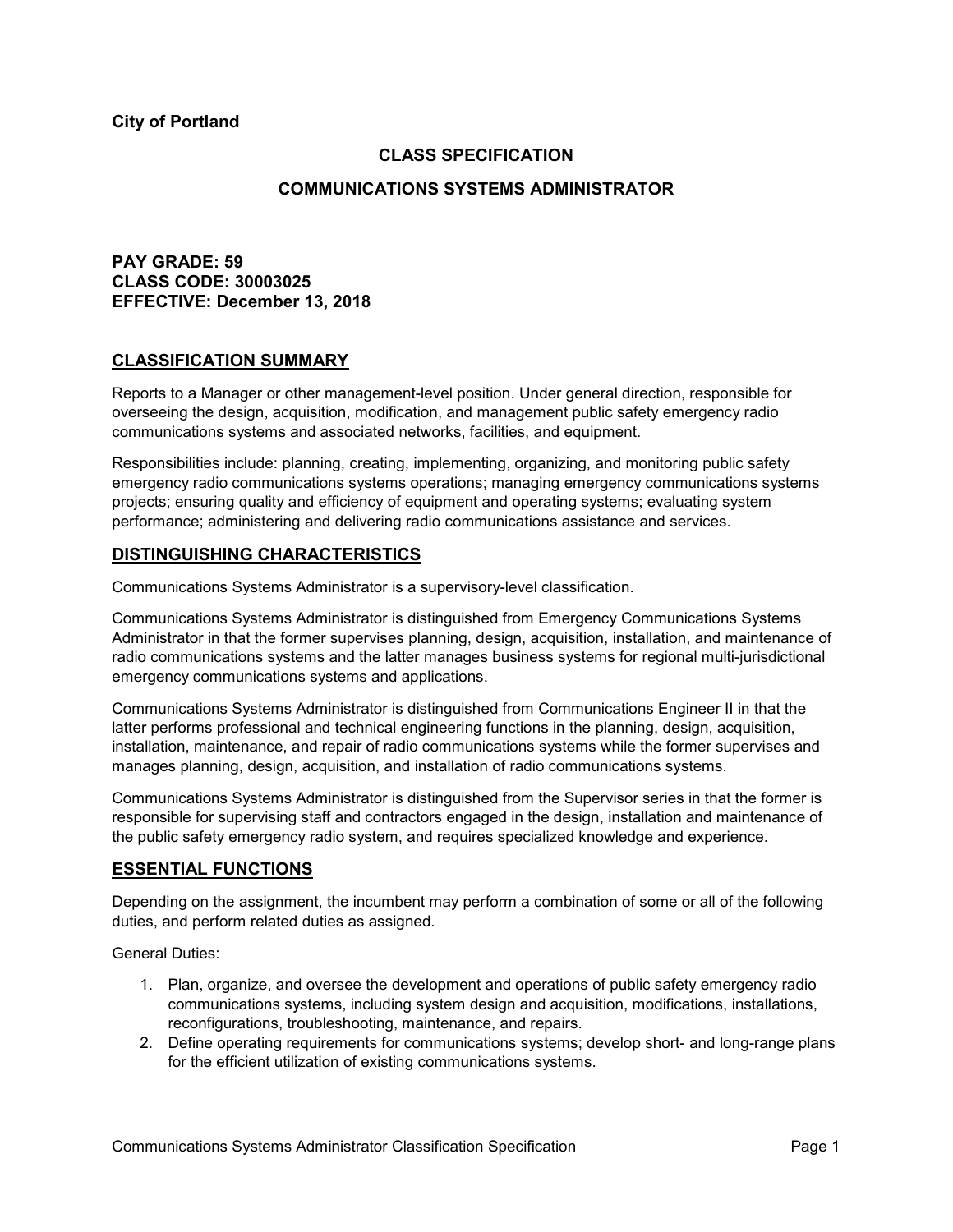- 3. Oversee research and evaluation of new communications systems technologies, methods, and equipment and make recommendations; forecast current and future communications systems requirements; assist in the purchasing and acquisition of equipment and supplies.
- 4. Ensure professional customer service is provided to customers; work with users, engineers, technicians, project managers, and vendors to provide communications systems and programs to meet user needs; implement improved business practices to provide timely and comprehensive services.
- 5. Perform and oversee cost and service comparisons for alternate systems; participate in studies to evaluate alternative systems; critiques system performance and results.
- 6. Participate in State and regional boards and committees to support Public Safety radio operations and interoperability.
- 7. Administers and monitors contractors' services for maintenance and repair of communication systems.
- 8. Supervise staff; conduct training; develop and monitor employee work plans; schedule and assign work to staff; provide leadership; create a positive and supportive work environment.
- 9. Create and promote an equitable workplace that demonstrates an environment respectful of living and working in a multicultural society.
- 10. Assist with the oversight related to performance requirements and personal development targets for staff; provide instruction for performance improvement and development; evaluate performance and complete annual performance reviews; recommend discipline as necessary.
- 11. Monitor and review unit programs and projects, evaluate performance, identify opportunities for improvement, and assist in the development and implementation of new tasks and responsibilities.

# **SUPERVISION RECEIVED AND EXERCISED**

The work of this classification is performed under general supervision by a Manager or other management-level position.

Directly supervises a minimum of four (4) employees, including Communication Engineer positions.

# **KNOWLEDGE/SKILLS/ABILITIES REQUIRED**

- 1. Knowledge of principles, processes, and equipment used in installation, reconfiguration, maintenance, and repair of complex simulcast radio communications systems
- 2. Knowledge of principals and theories of electricity, electronics, and computer hardware design as they relate to the design, operation, installation, and maintenance of radio communications systems and facilities.
- 3. Knowledge of the principles and practices of employee supervision, including training, scheduling, managing, evaluation, and leadership and communication skills.
- 4. Knowledge of safety standards and codes, and the ability to develop, implement, and monitor safe work programs and methods.
- 5. Knowledge of and ability to apply relevant statutes, regulations, and policies relevant to the organizational unit, including those pertaining to the development, construction, installation, and repair of emergency radio communication systems.
- 6. Knowledge of communications systems equipment acquisition, including specification preparation and writing, bidding, review processes, and purchasing principles and practices.
- 7. Ability to understand, evaluate, and translate the needs of emergency radio communications users into system requirements.
- 8. Ability to supervise and direct a diverse staff of technical and non-technical personnel.
- 9. Ability to establish and maintain effective working relationships with Bureau/Office staff and others encountered in the course of work.